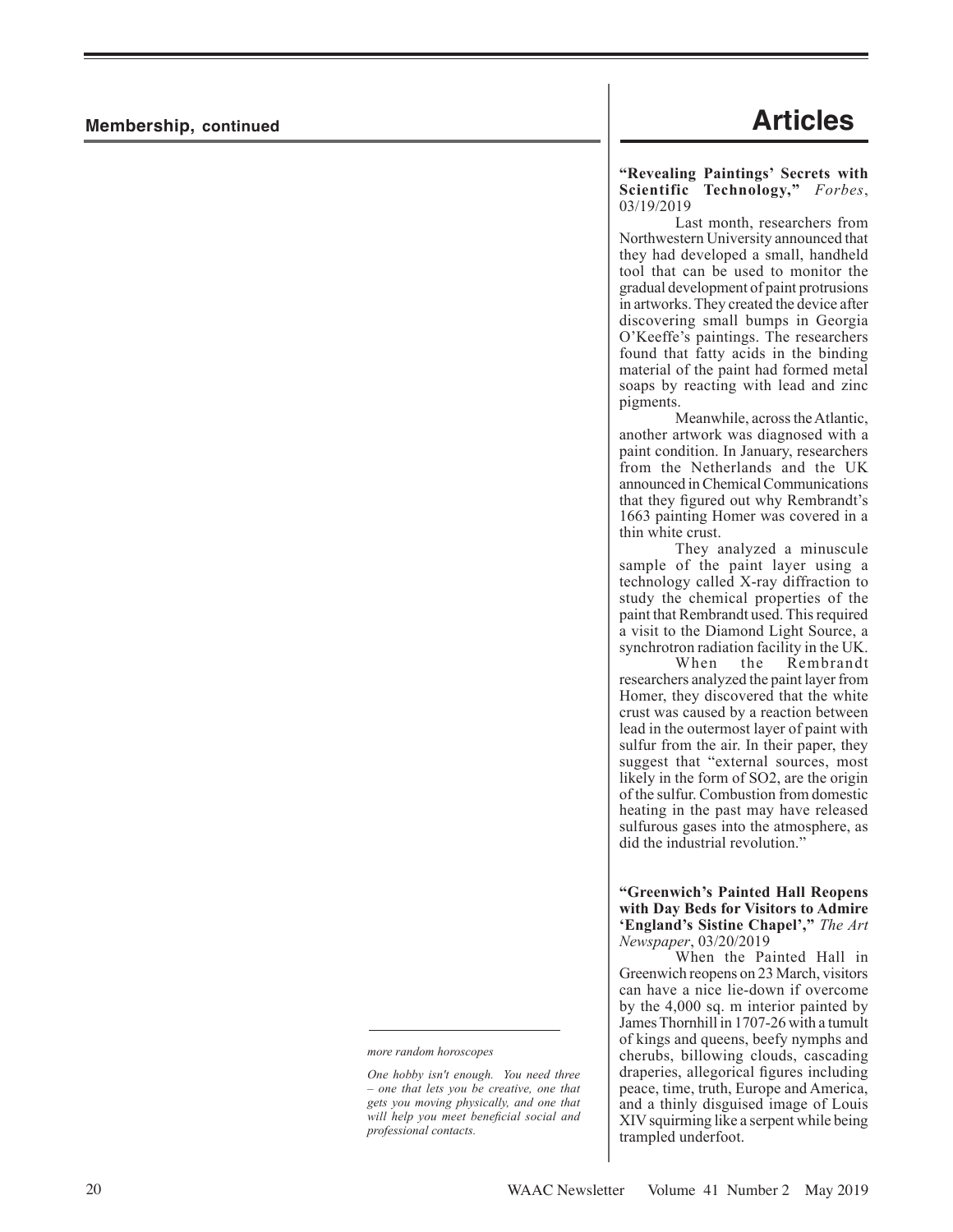# **You May Have Missed Susanne Friend, column editor**

The project to restore the dizzying grandeur of the centrepiece of the former Royal Hospital at Greenwich, originally designed by Christopher Wren as a home for old sailors, included commissioning beautiful oak day beds upholstered in crimson leather.

"We want visitors to really take their time to appreciate this extraordinary space," says Will Palin, the conservation director at the Old Royal Naval College. "But they don't have to stand there cricking their necks. Now they will be welcome to sit down, or even lie down, and marvel in comfort."

Apart from gently cleaning the 300-year-old painted surfaces including a brown stain said to be gravy from a rollicking dinner—and restoring damaged areas, the project included a subtle new lighting scheme and mesh blinds allowing views through the towering windows.

The Painted Hall is not true fresco, but oil paint applied directly on to the plaster. It has survived remarkably through centuries of candle smoke and London grime. Palin salutes his 1950s predecessors, who did him a favour by removing 15 coats of discoloured varnish.

**"Mutual Interest Develops in Heritage Restoration,"** *China Daily*, 03/22/2019

Italy is a leader in the restoration and conservation of art and archaeology. Its experts are frequently called upon by countries around the world. This includes China, which is second only to the Mediterranean peninsula in terms of UNESCO World Heritage sites.

Gilberto Corbellini directs the Dept. of Human and Social Sciences and Cultural Heritage at the National Research Council (CNR), an institution whose long-standing relationship with China dates back more than 20 years.

In 2014, the CNR entered into an accord with the Chinese Academy of Cultural Heritage. Both institutions selected three-year projects they want to work on together, with each side putting in a share of the financing. "Cultural heritage should be seen as the result of innumerable human choices, stratified over centuries and millennia," Corbellini wrote in a foreword to the 2018 book China and Italy: Routes of Culture, Valorization and Management.

It was edited by CNR researchers Heleni Porfyriou and Bing Yu.

But what makes Italy a leader in this sector and why do Chinese archaeologists and scholars seek out its experts? According to Porfyriou, it is because Italy has an extraordinary tradition in terms of a theoretical approach. For the past eight years, she has been working on a comparative project with China on its so-called "water cities", which are comparable to Italy's historic medieval villages, or borghi.

**"How Did Raphael Do It? To Find Out, Get Up Close**," *The New York Times,* 03/26/2019

Preparatory cartoons for Renaissance frescoes — the full-scale drawings that artists used to transfer their designs to the wall — rarely survived the finished commission. Functional and fragile, they weren't meant for posterity.

But thankfully, Raphael's cartoon for "The School of Athens," a famous fresco in the Vatican, survived.

Commissioned in 1508, the fresco is part of the decoration of a suite of four rooms in the Pontifical Palace that Pope Julius II used as his residence.

This week the cartoon for the "School of Athens" has gone on public view again after a four-year restoration by the Pinacoteca Ambrosiana, an art gallery in Milan that has had the cartoon in its collection for some 400 years.

The fresco was painted by Raphael and his assistants, and is set just above eye level. The cartoon, however, was drawn by Raphael alone, and the new layout of the room that houses it — now placed inside a state-of-the-art vitrine with nonreflective glass — lets visitors get up close, enough to detect individual charcoal strokes and shading.

One significant restoration of the cartoon was carried out in 1797-78 at the Louvre in Paris, where it ended up after Napoleon's troops swept through northern Italy in 1796.

Since 1966 it has been on display in its own room at the Pinacoteca, but it was set back behind a guardrail. In the new arrangement, visitors can walk directly up to vitrine, made by the Italian display case experts Goppion, who claim it is the largest single-door vitrine in the world.

Five years ago, the cartoon

came under the scrutiny of a fresh crop of scholars and restorers, who were concerned about its state of conservation. Funded through a private donation, the restoration took four years because of its complex nature, and required various stages of intervention, said the chief restorer, Maurizio Michelozzi.

### **"Preserving the Sistine Chapel Is a Never-Ending Task. See Stunning Behind-the-Scenes Photos of What It Takes,"** *ArtNet News,* 03/28/2019

In the 1980s, the Vatican began an extensive restoration of the Sistine Chapel, clearing away centuries of dirt and grime from Michelangelo's famed frescos.

When that project ended in 1994, a new one began: the careful monitoring and so-called "preventative conservation" of the works, which are now seen by close to seven million visitors each year.

The name of the game? Constant vigilance. In a special behind-the-scenes look, the Wall Street Journal Magazine visited the chapel after hours to see how the delicate artworks are carefully monitored to make sure they are not threatened by contaminants brought in by hoards of visitors (more than 1,000 can crowd in at a time) who inadvertently track in dirt, dust, and leave behind traces of hair and skin.

To preserve the ceiling, the Vatican has installed LED lighting that doesn't emit UV rays and won't cause the paintings to fade. There is also a special HVAC system, that keeps the temperature constantly between 22 and 24 degrees Celsius. To keep out impurities, four diffusers bring in and take out air.

At night, staff members painstakingly dust and vacuum the entire museum. (All dust is analyzed to detect bacteria or fungi.) "The humidity must never be more than 60 percent," Vittoria Cimino, the director of the Conservator's Office at the Vatican Museums, told the WSJ. "The carbon-dioxide level has to be kept lower than 800 parts per million.

All these values have to be kept stable. But the number of people in the room makes that complicated and despite the Vatican's best efforts, thin layers of contamination inevitably develop.

To prevent the work from being damaged, staff clean the frescos regularly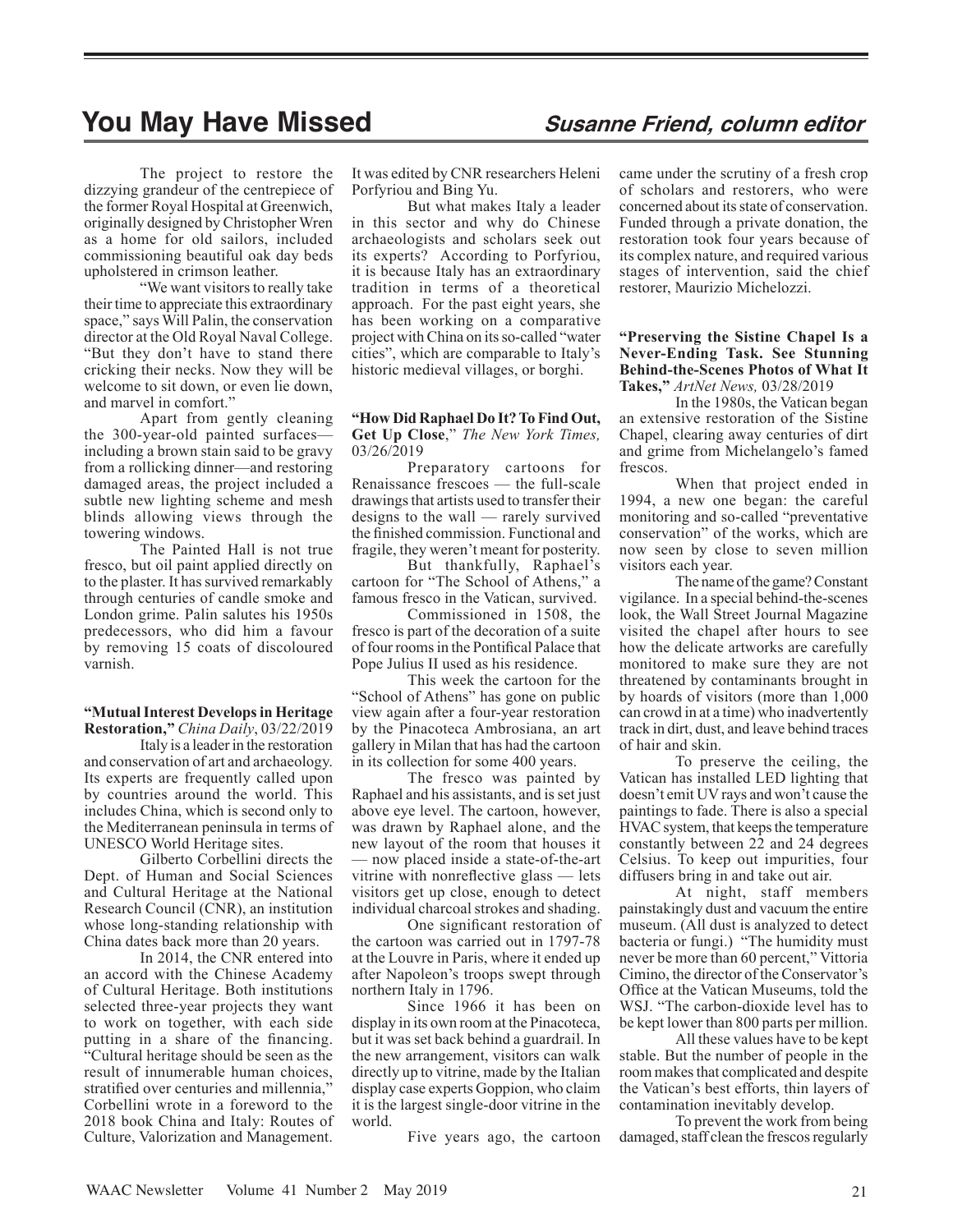# **AYMHM, continued**

and remove contaminants while they are still soluble, using a crane-like machine nicknamed the Spider—a Multitel SMX 250 self-propelled tracked platform—to access the high-up paintings.

### **"J. Paul Getty Trust Gives \$5m to Courtauld Institute for 'Ethical' Wall Painting Conservation,"** *the i newsletter*, 03/29/2019

The J. Paul Getty Trust will fill a hole in sponsorship of the arts in Britain with a \$5m (£3.8m) grant to the Courtauld Institute of Art to support "ethical" conservation of the UK's most important medieval wall paintings.

The Los Angeles-based Trust, the world's wealthiest art benefactors with a £5bn endowment, said the grant demonstrated its renewed commitment to support the UK's cultural heritage. The award is welcome news for the arts sector, following the National Portrait Gallery's decision not to accept a £1m grant from the Sackler family, a billionaire branch of which owns a pharmaceutical company implicated in the opioid crisis.

#### **"Ernest Hemingway's Legacy to be Preserved with New Centre in Cuba,"** *Lonely Planet*, 04/02/2019

A state-of-the-art restoration centre has opened in Havana with the aim of preserving Ernest Hemingway's literary legacy.

The American writer moved to Cuba in 1939, living part-time in his house called Finca Vigia. He wrote much of his two most famous works – For Whom the Bell Tolls and The Old Man and the Sea – at the house which has now been turned into a museum.

The new restoration centre sits on the grounds of the property, which Hemingway donated to the people of Cuba when he left the island for good in 1960. The donation also included the thousands of documents he left behind, including 10,000 letters and 5000 photos, and the house has more or less been left untouched since Hemingway left.

The restoration centre, which includes new laboratories and an airconditioned vault, will help clean and preserve the items for generations of visitors to come. The project is a successful collaboration between Cuba's

National Cultural Heritage Council and the US-based Finca Vigia Foundation, despite a setback in diplomatic relations between the two countries in the last couple of years.

### **"Desperate Battle to save Notre Dame's Priceless Collection of Art and Relics: Firefighters Formed a Human Chain to Save Treasures – Including the Crown Of Thorns from Jesus' Crucifixion,"** *Daily Mail*, 04/15/2019

Firefighters, police, and churchmen risked their lives last night to carry priceless historical artefacts and religious relics away from the flames which engulfed Notre Dame de Paris.

The Mayor of Paris tweeted her thanks to first responders for forming 'a formidable human chain' to save irreplaceable objects including the relic believed by Catholics to be the crown of thorns which was put on Jesus' head as he died on the cross.

Parisians applauded and cheered fire crews as they drove through the streets in the early hours of the morning. The church's treasure trove of priceless artworks and religious relics include the Crown of Thorns, a piece of the True Cross, and a nail from the crucifixion. The relics were obtained from the Byzantine Empire in 1238 and brought to Paris by King Louis IX.

Notre Dame is also home to priceless paintings dating back to the 1600s, including a series known as the Petits Mays, gifted to the cathedral once a year from 1630 to 1707. In the 1790s, Notre Dame was desecrated during the French Revolution when much of its religious imagery was damaged or destroyed and its treasures plundered.

The 28 statues of biblical kings located at the west facade, mistaken for statues of French kings, were beheaded. All of the other large statues on the facade, with the exception of that of the Virgin Mary on the portal of the cloister, were destroyed.

The cathedral was restored over 25 years after the publication of the book The Hunchback of Notre Dame by Victor Hugo in 1831 brought it into the spotlight. Sixteen statues that were part of the cathedral's destroyed spire were safe and unscathed after being removed as part of a renovation a few days ago.

**"'Assassin's Creed Unity' & Art Historian's Laser Scans may Prove Critical to Notre Dame restoration**," *RT.com*, 04/16/2019

As France and the wider world mourns the blaze that gutted the iconic Notre Dame Cathedral, speculation is growing online that help in rebuilding the national treasure may come from the unlikeliest of places: a video game.

Restoring the French Gothic cathedral to its former glory is a task that will take years if not decades regardless of the resources deployed in the endeavor. However, speculation online suggests that the work of a nowdeceased art historian Andrew Tallon in combination with the two-plus years of developmental research that went into faithfully recreating the structure for Ubisoft's game 'Assassin's Creed: Unity' may provide some hope that the bold restoration project is indeed feasible.

According to National Geographic, Tallon, who passed away late last year, used detailed laserscanning techniques to produce 3D maps of the iconic landmark in recent years, that are reportedly "accurate to within five millimeters."

Tallon took scans, in addition to spherical panoramic photographs, from 50 locations in and around the cathedral, collecting more than one billion points of data in the process and capturing the 3D space in immense detail. In addition to Tallon's impressive efforts, video game artist Caroline Miousse told The Verge that she had dedicated two years to modelling the cathedral down to each individual brick while working on Ubisoft's 'Assassin's Creed: Unity'.

#### **"Not only Notre-Dame: Guide to all the Disasters around France by Viollet-Le-Duc,"** *LINKiesta*, 04/17/2019

If he were still alive, he would cry more than everyone. The French architect Eugène Viollet-Le-Duc, with the fire of the cathedral of Notre-Dame of Paris, would have witnessed the spectacle of a symbol that is destroyed, but above all would have seen the collapse of much of its creation.

Viollet-Le-Duc was the most famous restorer of medieval buildings in the world, at a time when France was seized by a cultural movement that called for the restoration of medieval heritage.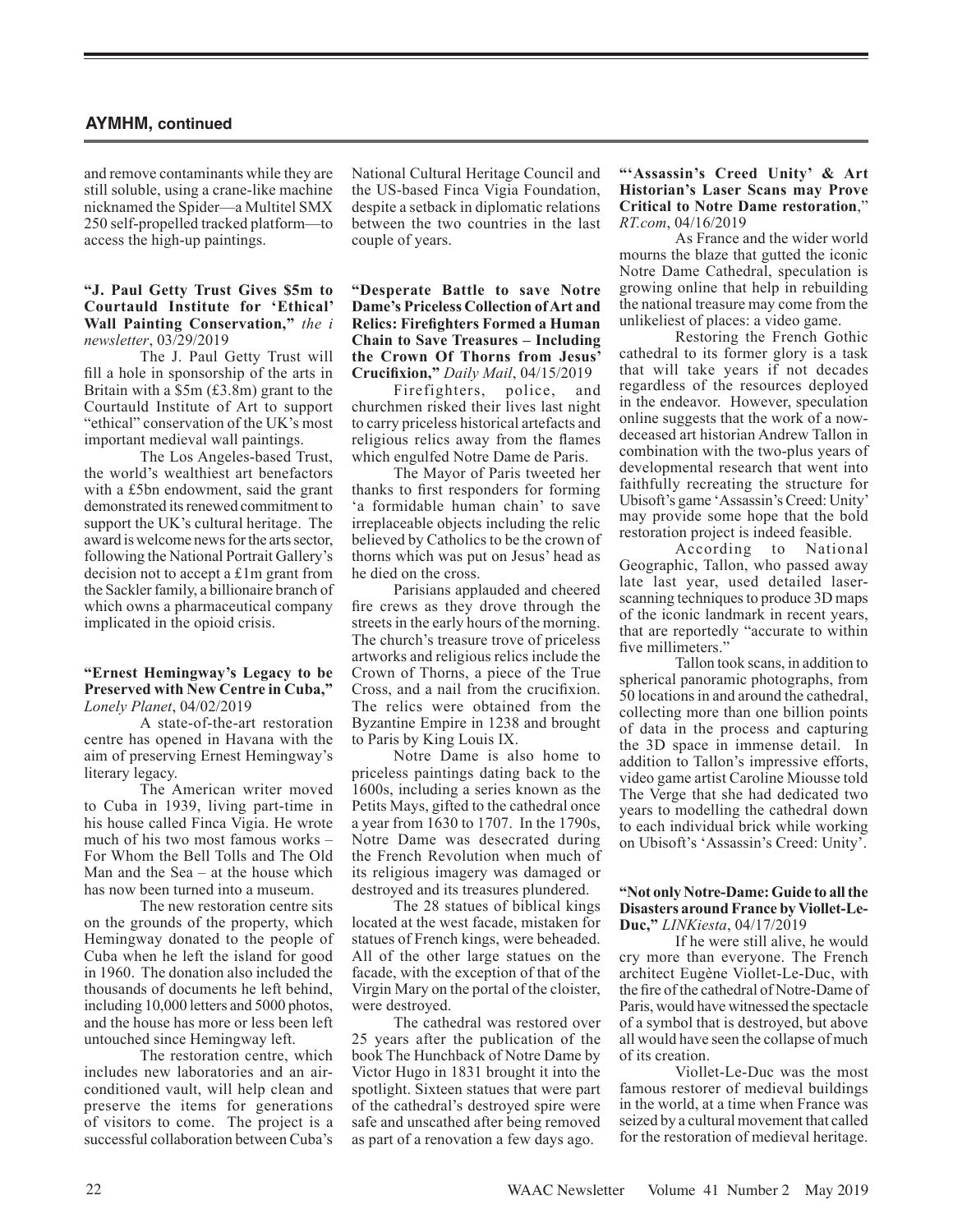## **AYMHM, continued**

Notre-Dame was not his only work: he restored (essentially rebuilding it) the cathedral of Saint-Étienne d'Auxerre, he intervened by integrating the medieval part with later structures also at the Cathedral of Notre-Dame d'Amiens.

There is his hand in the recovery of the Basilica of Sainte-Marie Madeleine of Vézelay (an important place of pilgrimage on the road to Santiago), in the church of Notre-Dame de Saint-Père, and in the substantial reconstruction of the Saint-Denis basilica. He also intervened in 14 other important churches.

Viollet-Le-Duc worked often in the midst of controversy over his imaginative reconstructions, including castles and villas. Not to mention the buildings he created from scratch, in full eclectic imaginative neo-Gothic style. For him the restoration of a building was not "maintenance, repair or renovation". It was "to restore it to a complete state that may never have existed in time". In short, an artist who transformed the French architectural landscape.

#### **"Nancy Holt's Sun Tunnels to Undergo Conservation Work,"** *Art Forum*, 04/24/2019

The Dia Art Foundation announced that it will lead the first major effort to conserve Nancy Holt's iconic Sun Tunnels, 1973–76, in its forty-sixyear history.

Located on a remote fortyacre plot in Utah's Great Basin Desert, the important work of Land art was acquired by the organization last year. Consisting of four concrete cylinders that are eighteen feet in length and nine feet in diameter and arranged in an "X" pattern on the desert floor, the work merges Holt's interests in perception and time.

During the summer and winter solstices, the tunnels align with the angles of the rising and setting sun. Each tunnel also has a different configuration of holes that correspond to the constellations Capricorn, Columba, Draco, and Perseus.

Led by Rosa Lowinger, a team of conservators will address cracks in the concrete and damage sustained by erosion, since the tunnels are exposed to extreme temperatures and weather conditions year-round. The project will take place over the course of ten days beginning in May.

### "**Guggenheim Launches Conservation Fellowship with Help from Russian Billionaire Vladimir Potanin,"** *The Art Newspaper*, 05/10/2019

One of Russia's richest men has endowed a new fellowship for the conservation of contemporary art at the Solomon R. Guggenheim Museum in New York.

Vladimir Potanin, the billionaire chief executive of Norilsk Nickel, is a longstanding trustee of the Guggenheim Foundation and chairs the board of the State Hermitage Museum. In 2013, he joined the Giving Pledge campaign launched by Bill Gates and Warren Buffet to channel most of his wealth into philanthropy.

His grant-making Vladimir Potanin Foundation, established in 1999, has become a major player in the Russian museums world, supporting exhibitions, educational initiatives and training programmes for cultural leaders. Announced yesterday at the Peggy Guggenheim Collection in Venice, the Vladimir Potanin Conservation Fellowship is open to Russian-speaking conservation professionals (although they are not required to be resident in Russia).

From January 2020, the fellow will spend 12 to 18 months embedded in the Guggenheim's conservation department in New York, supporting treatments and research, including an ongoing study of more than 200 paintings by Vassily Kandinsky in the museum's collection.

As artists' practices evolve to incorporate new technologies, conservators internationally "are dealing with challenges we've not met before", says Lena Stringari, the Guggenheim's deputy director and chief conservator. The Guggenheim has taken a pioneering role in the field, launching initiatives to preserve video, performance, conceptual art and, most recently, computer-based works that "defy rigid concepts of conservation", Stringari says.

#### **"Eye of the Beholder: Preserving Public Art for Future Generations,"** *Charleston Gazette-Mail*, 05/16/2019

When the McKay Lodge Conservation Laboratory came to Charleston to assess Charleston's public art collection as part of a National Endowment for the Arts grant, they quickly prioritized the most urgent projects — important pieces of public art that were showing the signs of corrosion from decades of exposure to the elements.

The two pieces that needed the most immediate conservation treatment were the Henry Gassaway Davis sculpture at Davis Park, and the "Cabriole" sculpture, both in downtown Charleston.

McKay Lodge returned to Charleston in April to begin the restoration process with "Cabriole." While past conservation efforts had helped to preserve the piece, it had sustained minor corrosion. The conservation treatment is meant to stabilize the surface of the sculpture while improving the appearance of the bronze.

There were many steps to the process, including cleaning, and coating with hot wax, which is the most effective way to keep sculptures from corroding. The sculpture of Henry Gassaway Davis, a millionaire and West Virginia senator, needed more advanced conservation techniques.

This piece was created in 1926, 10 years after his death. Very little conservation had been done since the sculpture was originally installed. The first step was to remove the decades of corrosion from the bronze with a waterbased blasting system. The next step was to apply a chemical patination, which creates an environment for the patina process to occur more rapidly. This step is crucial to restoring the bronze to its original statuary brown surface color.

Proper conservation and maintenance planning will prevent longterm damage and expensive restoration expenses in the future. Moving forward the hope is that the sculptures will be hot-waxed every three to five years. Conservation of public art is as important as creation of new works.

#### **"Aquatic Park Bathhouse Marks 80th with Restored Murals,"** *NBC Bay Area*, 05/16/2019

A roomful of trippy, nautical-themed murals that were covered-over with paint 50 years ago, are emerging from a long restoration and open to the public for the first time in decades.